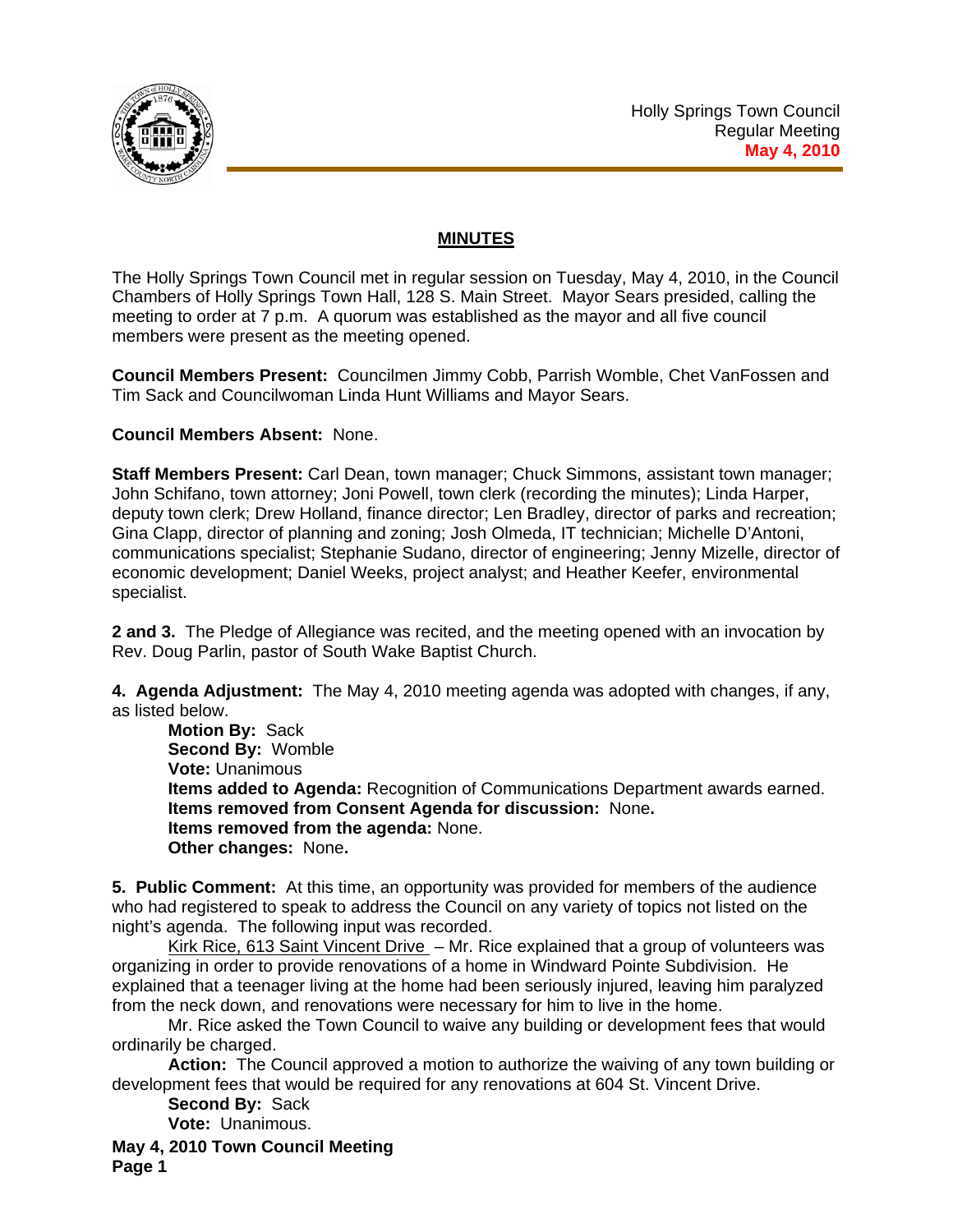**6a. Youth Gang Awareness and Prevention Month –** Mayor Sears said the Wake County Gang Prevention Partnership requests that Wake County and each of the 12 municipalities in Wake County adopt proclamations to bring public awareness to the growing issues of gang activity.

 He said the Holly Springs Police Department has begun its own initiatives to educate the public, teachers, students and parents about gangs and related criminal activity.

 Mayor Sears said the proclamation urges Holly Springs citizens to be aware of this problem that impacts small suburban towns just as much as it does larger cities.

**Action:** None.

**6b. Kids Appreciation Day –** Mayor Sears said the Kiwanis Club of Holly Springs is planning an event to show the children of this community the Town's appreciation. "Kids Appreciation Day" is set for Saturday, May 15, 2010, and events are being planned to celebrate, including an ice cream social for local children from 2 to 4:30 p.m. that Saturday at Womble Park.

**Action:** None.

**6c. Holly Springs Kiwanis Club Terrific Kids –** Mr. Brian Adornetto, president of the Holly Springs Kiwanis Club, announced the names of students who have been chosen as Terrific Kids.

 He said Terrific Kids is a student recognition program that promotes character development, self-esteem, and perseverance. Students work with their classroom teacher and establish goals to improve behavior, peer relationships, attendance, or schoolwork. Students then work toward achieving the goal during a specific time period.

 He said at the end of the designated time period all students who achieved their goals are recognized as Terrific Kids.

**Action:** None.

**6d. Awards –** Ms. Powell introduced her staff and reported to Town Council members about awards received at the North Carolina City and County Communicators Association conference. The Town of Holly Springs was awarded five second-place awards in various categories and a first-place award for the electronic newsletter, The Springs.

 **Action:** None.

**7a. Public Hearing: Ordinance 10-03, Environmental –** Ms. Keefer said proposed Ordinance 10-3, sets out environmental ordinance amendments to Chapter 8 of the Town Code including the following:

- o modifications to Chapter 8, Article II, Erosion and Sedimentation Control, to insure consistency with current State regulations;
- $\circ$  modifications to Chapter 8, Articles III, IV and V to insure consistency with other changes being made during this group of revisions;
- $\circ$  modification of Chapter 8, Article IV, Timbering, to be consistent with timbering regulations in the Town Charter; and
- $\circ$  the addition in Chapter 8 of Article VII, Environmental Appeal and Variance, to address and outline a new appeal and variance process for all environmental ordinances. With that explanation completed, Mayor Sears opened the public hearing to accept

input. The following comments were recorded: None. There being no comments, the public hearing was closed.

 **Action:** The Council approved a motion to adopt Ordinance 10-03 amending Chapter 8 of the Holly Springs Town Code.

**Motion By:** VanFossen **Second By:** Womble

**May 4, 2010 Town Council Meeting Page 2**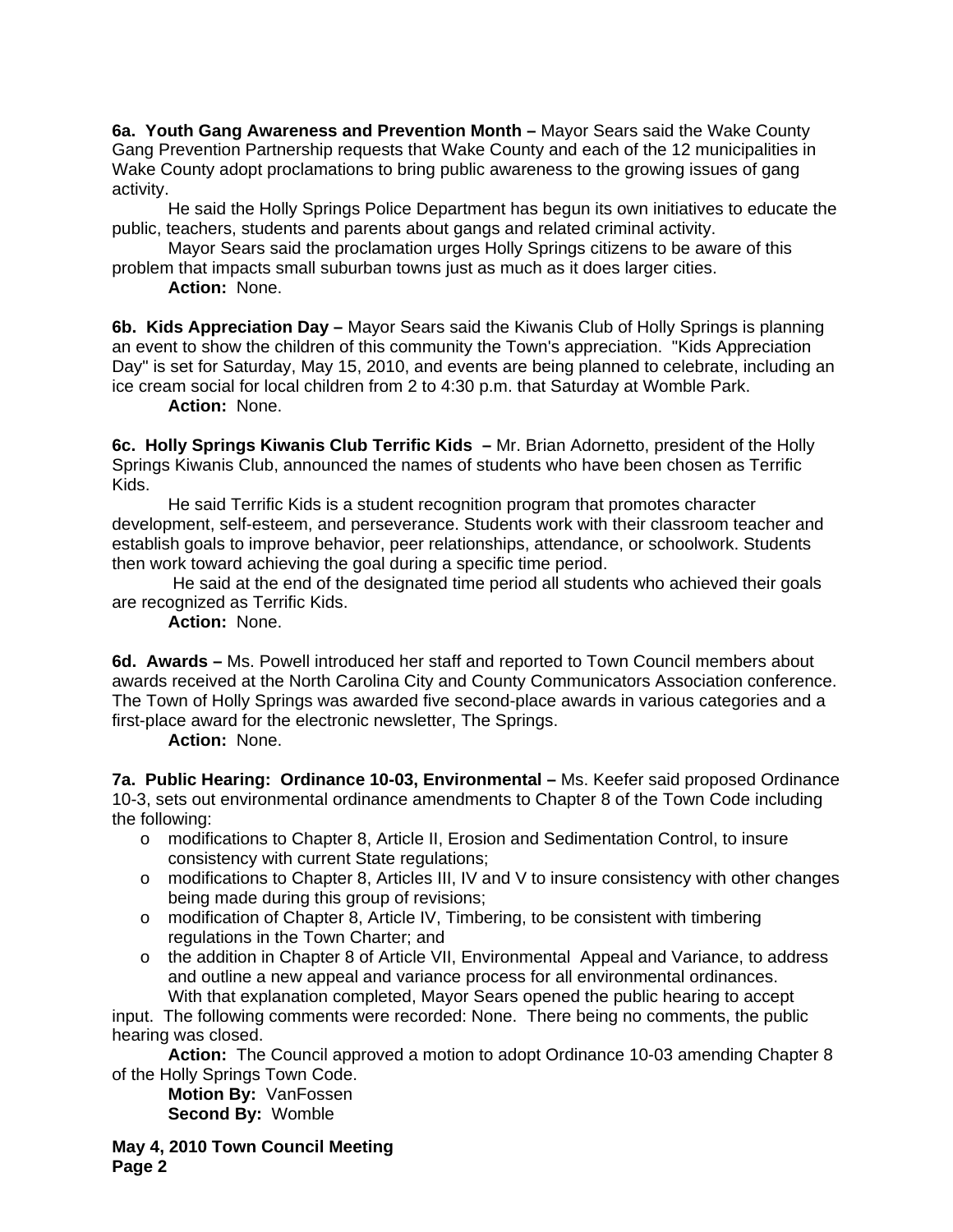**Vote:** Unanimous  *A* c*opy of Ordinance 10-03 is incorporated into these minutes as addendum pages.*

**7b. Public Hearing: The Woods at Avent Ferry –** Ms. Mizelle said staff held a joint meeting with Scott Redinger, the housing consultant for the developer, and an official from the N.C. Department of Commerce, Division of Community Assistance (DCA) regarding the Town's application for Community Development Block Grant housing development funding in support of the Woods at Avent Ferry. DCA was very pleased with all aspects of the project, including scope, schedule, location, etc., Ms. Mizelle said.

 She said Mr. Redinger would draft the application and send it to the Town for review and approval before it is submitted.

 Ms. Mizelle said the purpose of the public hearing is to notify all interested parties of the Town's application and allow an opportunity for public comment.

Mr. Redinger advised the Council that the developer planned to build a senior housing complex with assistance from the state.

Mr. Tracy Parrot, a civil engineer for the project, addressed the Council, explaining how the state funding would be used to pave the currently gravel-topped Cotton Lane. He said Cotton Lane would be improved to Town standards to form a cul-de-sac that would be used to access the property.

Councilman VanFossen asked if the developers were planning to widen Avent Ferry Road or provide turning lanes onto Cotton Lane. When the developers said they were not planning to do so, Councilman VanFossen said he was concerned.

Mr. Parrott explained that there would be a traffic study, but typically only 51% of residents in senior housing have cars. He said staff agreed that improvements to Avent Ferry Road would not be required.

With that explanation completed, Mayor Sears opened the public hearing to accept comments. The following input was recorded: None.

There being no comments, the public hearing was closed.

**Action:** The Council approved a motion to approve the Town's submission of a N.C. Department of Commerce, Division of Community Assistance (DCA) application for Community Development Block Grant housing development funding in support of the Woods at Avent Ferry.

**Motion By:** VanFossen **Second By:** Cobb **Vote:** Unanimous

**8. Consent Agenda:** The Council approved a motion to approve the one item on the Consent Agenda. The motion carried following a motion by Councilman VanFossen, a second by Councilman Cobb and a unanimous vote. The following action was affected:

8a. Brickman Contract – The Council approved an addendum to the landscape services contract with Brickman to include Green Oaks Parkway through the end of FY 2009-10 at a cost of \$5,351.

**9a. Irving Parkway Waterline Extension** – Ms. Sudano explained that one of the pieces of infrastructure necessary for both the Utley Creek Wastewater Treatment Plant expansion and the Reclaimed Water System project is the extension of a potable waterline along the future Irving Parkway extension from Green Oaks Parkway. This waterline would provide potable water and fire protection for the WWTP, provide a back-up for the Town's Reclaimed Water project, and serve future development along this corridor.

 Davis Martin Powell was selected to provide the design as the firm is the WWTP designer and the reclaimed water project designer. They also previously designed a sewer force main in this same corridor, so have access to all of the information needed to perform the design in the most economical and cost-effective manner for the Town.

**May 4, 2010 Town Council Meeting Page 3**